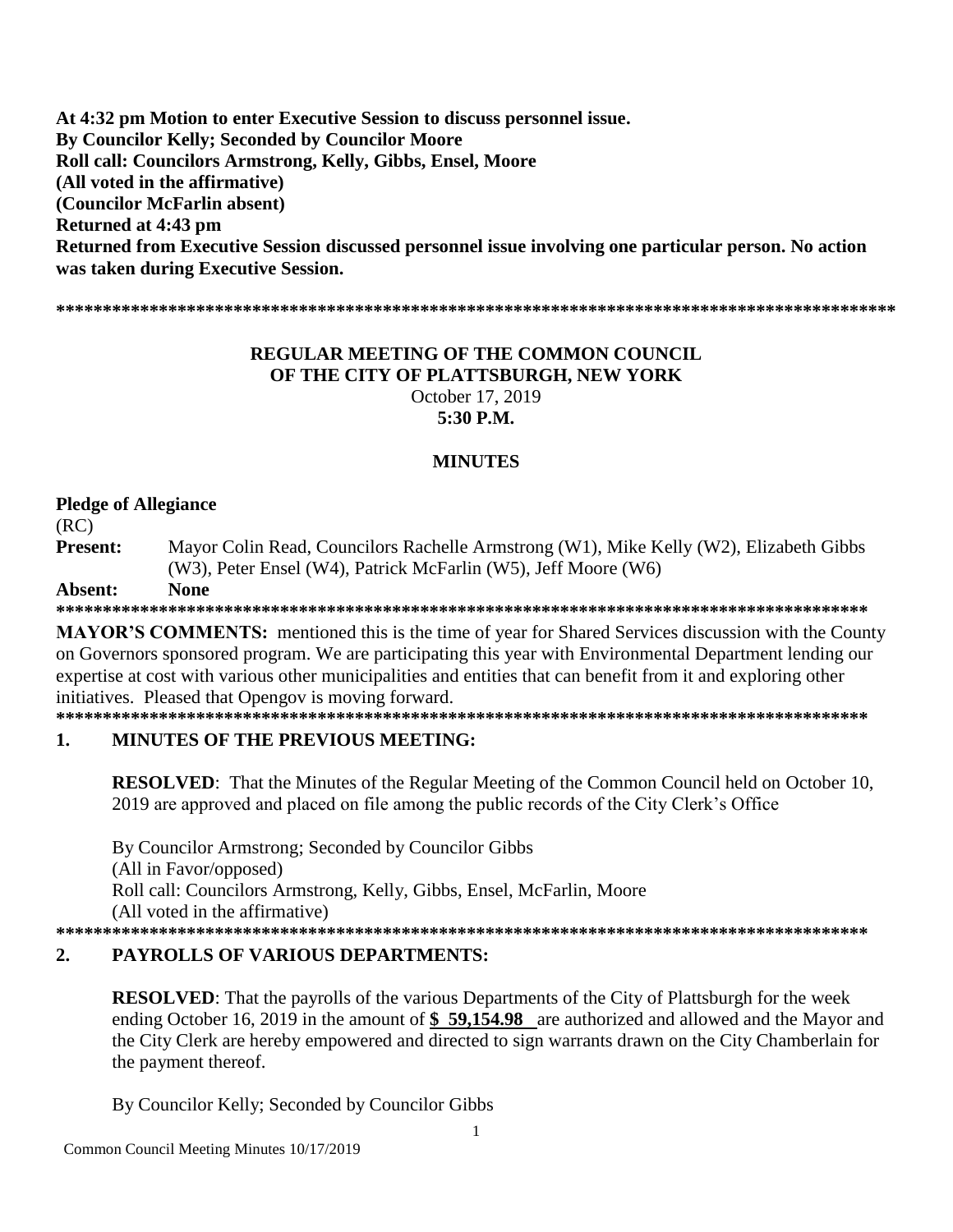(All in Favor/opposed) Roll call: Councilors Armstrong, Kelly, Gibbs, Ensel, McFarlin, Moore (All voted in the affirmative) **\*\*\*\*\*\*\*\*\*\*\*\*\*\*\*\*\*\*\*\*\*\*\*\*\*\*\*\*\*\*\*\*\*\*\*\*\*\*\*\*\*\*\*\*\*\*\*\*\*\*\*\*\*\*\*\*\*\*\*\*\*\*\*\*\*\*\*\*\*\*\*\*\*\*\*\*\*\*\*\*\*\*\*\*\*\*\***

### **3. REPORTS OF CITY OFFICES & COMMITTEE REPORTS:**

- Report of Fire and Ambulance Responses for the week of October 8 14, 2019
- Report from the Building Inspector's office for the week of October 9 15, 2019
- Minutes from the City Infrastructure Committee meeting held on October 10, 2019
- Reports from the Police Department dated October 13, 2019

### **COUNCILOR/DEPARTMENT CHAIR COMMITTEE REPORTS:**

[*meeting reports provided during work session*]

**Governance, Strategy, and City Operations**- Chair Councilor Armstrong indicated the Plattsburgh Sustainability Task Force met last night, minutes will be published on the website and gave updates on the committee.

**City Infrastructure** – Chair Councilor Moore mentioned the Jean Arthur mural is really striking and asked if all paving on Protection Ave will be done this year. **Mayor Read** indicated it would be done this year.

**Finance and Budget –** Chair Councilor Kelly met tonight and reminded Councilors they need budget adjustments to Chamberlain Marks by November 14, 2019.

**Public Safety** – Chair Councilor Gibbs indicated she and Councilor Ensel met to discuss Public Safety budgets and requested a meeting next week before Thursday with Police Chief Ritter and Fire Chief Lawliss to discuss their budgets. Building Inspector will be discussed on October 31st.

**Plattsburgh Public Library** – Chair Councilor Ensel met Tuesday with Library Director Anne de la Chapelle on budget and will have their budget ready by October 31st.

**MLD -** MLD Board President Councilor McFarlin indicated no updates.

**RESOLVED**: That the reports as listed are hereby ordered received and any written reports are placed on file among the public records of the City Clerk's Office.

By Councilor Ensel; Seconded by Councilor Gibbs (All in Favor/opposed) Roll call: Councilors Armstrong, Kelly, Gibbs, Ensel, McFarlin, Moore (All voted in the affirmative) **\*\*\*\*\*\*\*\*\*\*\*\*\*\*\*\*\*\*\*\*\*\*\*\*\*\*\*\*\*\*\*\*\*\*\*\*\*\*\*\*\*\*\*\*\*\*\*\*\*\*\*\*\*\*\*\*\*\*\*\*\*\*\*\*\*\*\*\*\*\*\*\*\*\*\*\*\*\*\*\*\*\*\*\*\*\*\***

### **4. CORRESPONDENCE OR RECOMMENDATIONS FROM BOARDS: None**

# **\*\*\*\*\*\*\*\*\*\*\*\*\*\*\*\*\*\*\*\*\*\*\*\*\*\*\*\*\*\*\*\*\*\*\*\*\*\*\*\*\*\*\*\*\*\*\*\*\*\*\*\*\*\*\*\*\*\*\*\*\*\*\*\*\*\*\*\*\*\*\*\*\*\*\*\*\*\*\*\*\*\*\*\*\*\*\***

### **5. AUDIT OF CLAIMS:**

**RESOLVED**: That the bills Audited by the Common Council for the week ending October 18, 2019 in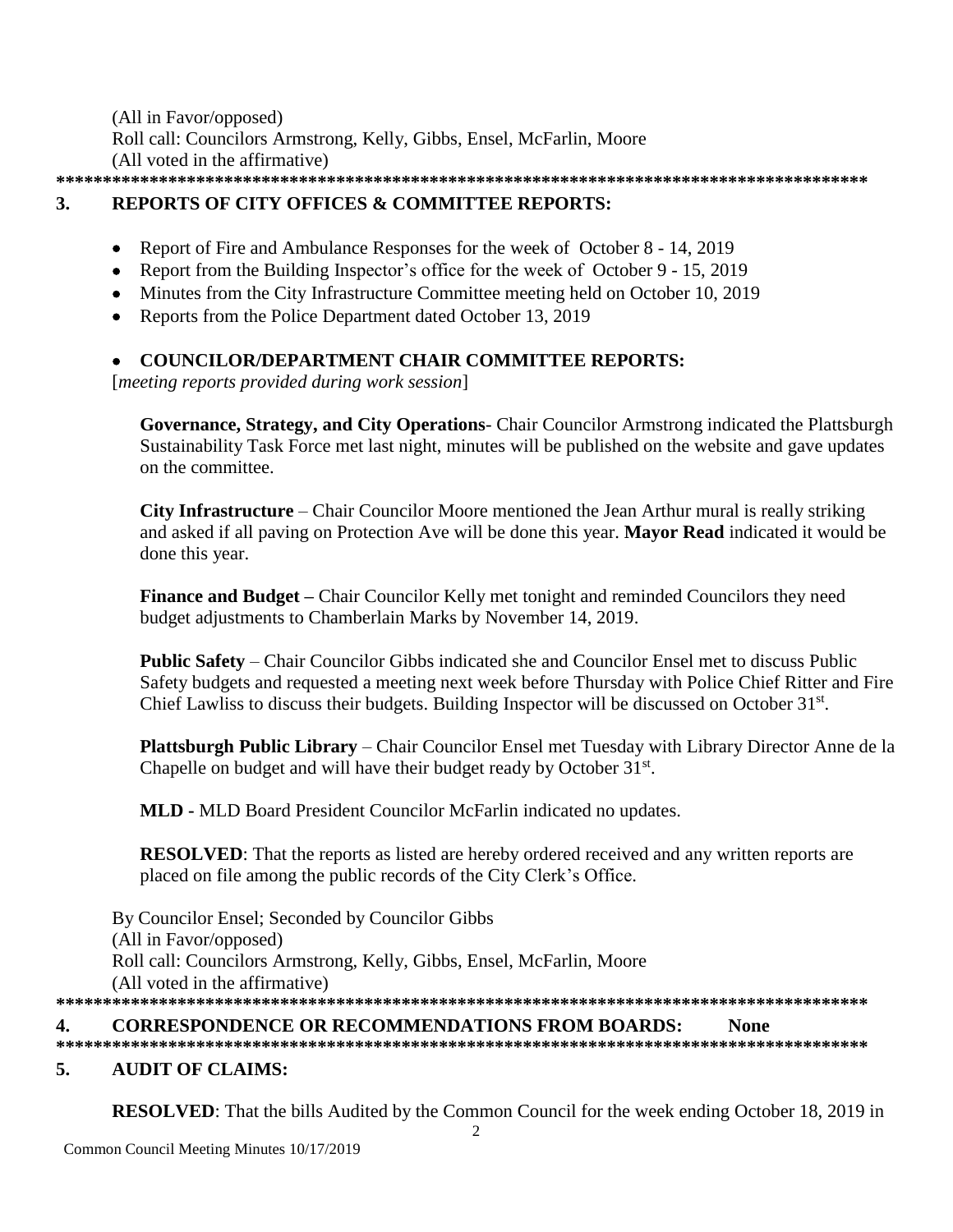the amount of \$233,575.74 are authorized and allowed and the Mayor and City Clerk are hereby authorized and directed to sign warrants drawn on the City Chamberlain for the payment thereof.

By Councilor Kelly: Seconded by Councilor Moore (All in Favor/opposed) Roll call: Councilors Armstrong, Kelly, Gibbs, Ensel, McFarlin, Moore (All voted in the affirmative) 

#### 6. PERSONS ADDRESSING COUNCIL ON AGENDA ITEMS ONLY: **None**

#### 7. **OTHER ITEMS:**

A. RESOLVED: In accordance with the request therefore the Common Council authorizes the Mayor to sign a "Right of Entry Property License Agreement" with Lake Forest Senior Living Community Inc to enter City of Plattsburgh property located on Ohio Avenue and Nevada Oval adjacent to the property owned by Lake Forest to perform Vegetation Maintenance Work. The intent is to create window views of the lake while avoiding clear cutting and also avoiding removing any trees which may cause erosion of the lake shore area, banks, or impact the structural integrity of the rail lines.

By Councilor McFarlin; Seconded by Councilor Moore Discussion: Yes Roll call: Councilors Armstrong, Kelly, Gibbs, Ensel, McFarlin, Moore (Councilors Armstrong, Kelly, Gibbs, McFarlin and Moore voted in the affirmative. Councilor Ensel voted in the negative) **ACTION TAKEN: Adopted** Follow up Action: None 

**B. RESOLVED:** In accordance with the request therefore the Common Council approves the City Chamberlain to increase the appropriations in the 2019 General and Sewer Fund budgets by \$40,000.00 and \$42,000.00, respectively, for the unbudgeted costs for downtown professional services related to the DRI developments and the upgrade of the collapsed sanitary sewer line behind the Plattsburgh City Court.

By Councilor Ensel; Seconded by Councilor Moore Discussion: Yes Roll call: Councilors Armstrong, Kelly, Gibbs, Ensel, McFarlin, Moore (All voted in the affirmative) **ACTION TAKEN:** Adopted None Follow up Action: 

**C. RESOLVED:** In accordance with the request therefore the Common Council approves that the Asbestos Abatement and Demolition of the former Glens Falls National Bank and Trust Building project be awarded to Dan's Hauling & Demo, Inc., P.O. Box 409, Wynantskill, NY 12198 in the amount of \$218,110.

By Councilor Kelly; Seconded by Councilor Moore Discussion: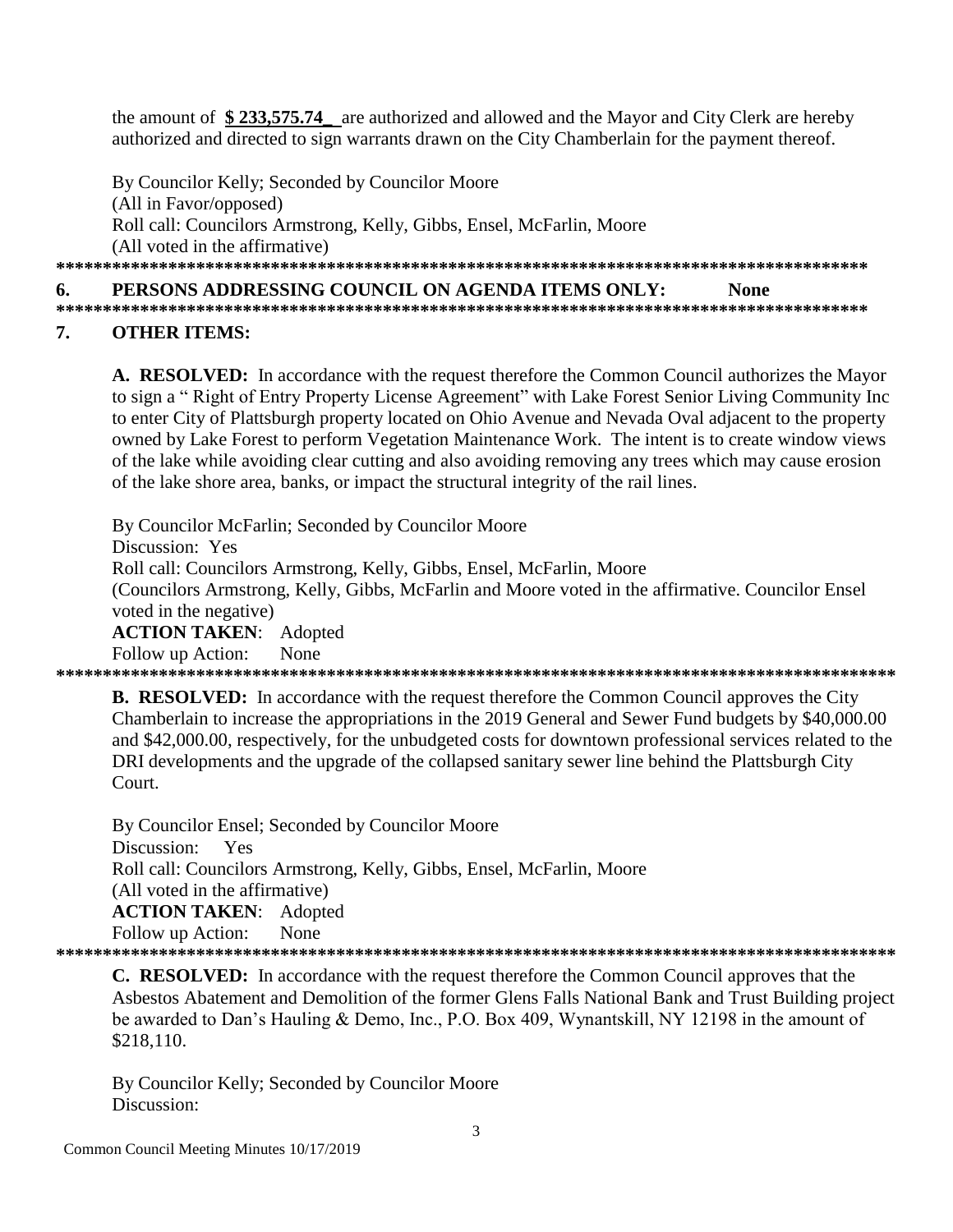**Mayor Read** stated as always recuses himself completely from any issue or discussions.

**Corporation Counsel Dean Schneller** this contract will be subject to the final completion of the GEIS and SEOR so they're not going to start tomorrow they will wait until the GEIS is complete and then they will be authorized to start.

### Councilor Kelly asked when that will be completed.

**Corporation Counsel Dean Schneller** indicated doesn't have a specific date but expects it to be by the end of this year.

Roll call: Councilors Armstrong, Kelly, Gibbs, Ensel, McFarlin, Moore (All voted in the affirmative) **ACTION TAKEN: Adopted** None Follow up Action: 

**D.** THE MAYOR HANDS DOWN THE APPOINTMENT OF REGINALD CARTER AS A REGULAR MEMBER TO THE PLANNING BOARD TO COMPLETE THE BALANCE OF AN UNEXPIRED TERM TO BEGIN ON OCTOBER 18, 2019 AND EXPIRING DECEMBER 31, 2022.

Roll call: Councilors Armstrong, Kelly, Gibbs, Ensel, McFarlin, Moore (All voted in the affirmative) **ACTION TAKEN: Adopted** Follow up Action: None 

**E. RESOLVED:** In accordance with the request therefore the Common Council approves the City Chamberlain to create capital project H5110.71, Court Street Parking Lot, to appropriate funding for the City's \$64,000 cost contribution to enhance the Clinton County Government center parking lot per agreement entered into by the Mayor as authorized by the Common Council on September 26<sup>th</sup>, 2019.

By Councilor Armstrong; Seconded by Councilor Ensel Discussion: Yes Roll call: Councilors Armstrong, Kelly, Gibbs, Ensel, McFarlin, Moore (All voted in the affirmative) **ACTION TAKEN:** Adopted Follow up Action: None 

**F. RESOLVED:** In accordance with the request therefore the Common Council approves the City Chamberlain to create capital project H5110.72, Green Street Demolition, to appropriate funding the asbestos abatement and demolition of the buildings at the site as authorized by Common Council resolution on October  $3<sup>rd</sup>$ , 2019.

By Councilor Gibbs; Seconded by Councilor McFarlin Discussion: Yes Roll call: Councilors Armstrong, Kelly, Gibbs, Ensel, McFarlin, Moore (All voted in the affirmative) **ACTION TAKEN:** Adopted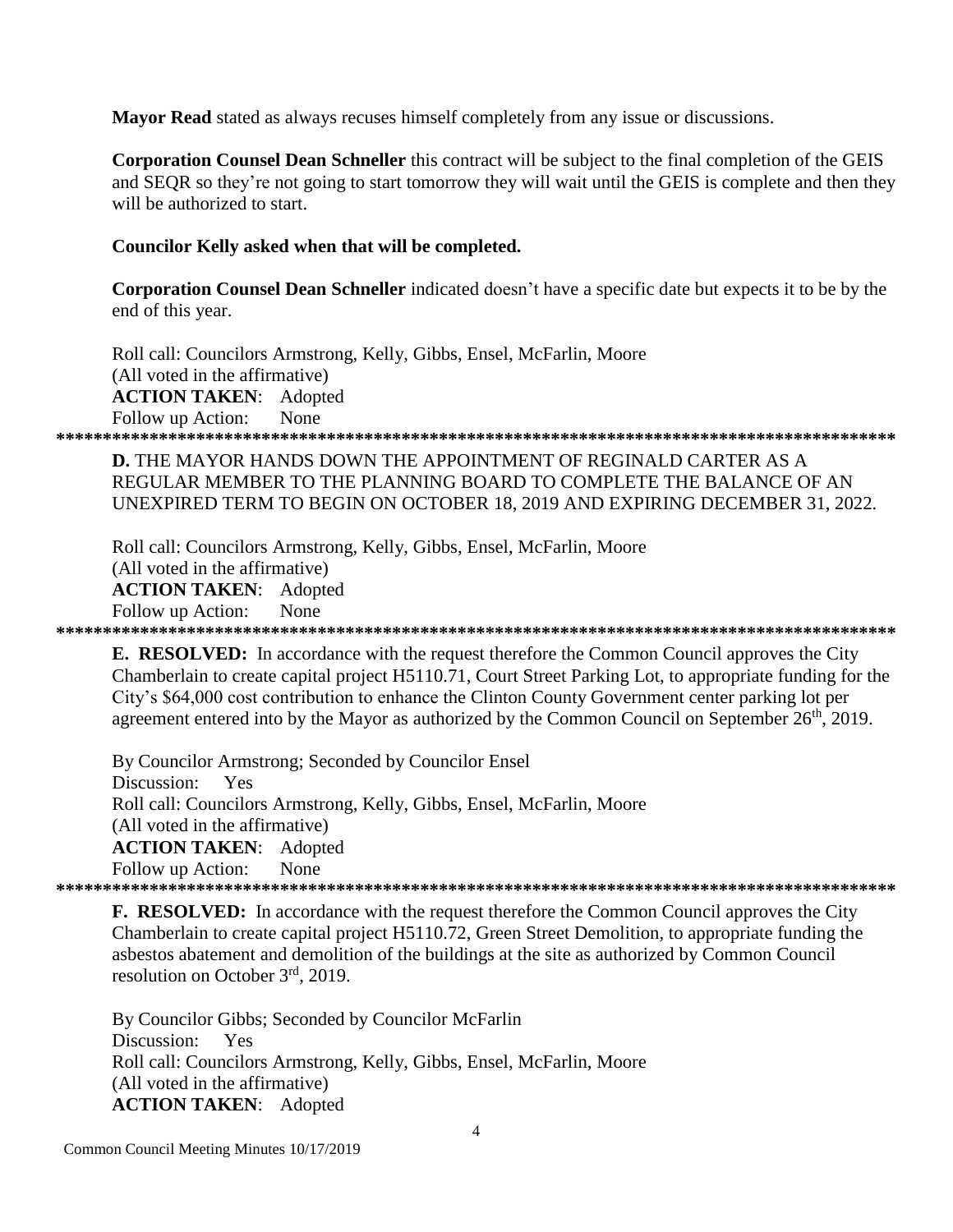None Follow up Action: 

## (Item 7G was added from Finance and Budget Committee agenda)

**G. RESOLVED:** In accordance with the request therefore the Common Council agrees to and authorizes the execution of the attached 9/18/19 construction services proposal from CDM Smith. Funding will be from Capital Project H8130.66.

By Councilor Gibbs; Seconded by Councilor McFarlin Discussion: Yes Roll call: Councilors Armstrong, Kelly, Gibbs, Ensel, McFarlin, Moore (All voted in the affirmative) **ACTION TAKEN:** Adopted Follow up Action: **None** 

#### **TRAVEL REQUEST: NONE** 8.

#### **RESOLUTIONS FOR INITIAL CONSIDERATION: None**  $\mathbf{o}$

#### $10.$ **NEW BUSINESS AND COUNCILOR REPORTS:**

**Councilor Armstrong** announced the Climate Action Coalition will meet on October 23<sup>rd</sup> at 6pm at the Plattsburgh Public Library.

**Councilor Ensel** mentioned a few weeks back there was a resolution from a group requesting that the fee be waived to use the Trailer Stage for their event that was not brought forward on the agenda did anyone know anything about this request.

Mayor's Assistant indicated that the group paid the \$200 fee.

**Councilor McFarlin** mentioned the calls and emails from constituents and others outside the city voicing objection to Local Law 5 of 2019 "the Feral Cat Law."

**Councilor Gibbs** indicated it is not the "Feral Cat Law."

Councilor McFarlin indicated he wants to set the record straight. Offered comments to clarify and it is not a law forbidding people from feeding stray cats.

**Councilor Kelly** mentioned the RFP for Managed IT Security and Services, had pre-Bid meeting to answer questions.

### 

#### 11. **CLOSING PUBLIC COMMENTS ON ANY TOPIC:**

**Joan Janson** feels city should have had Glens Falls Bank building inspected, now asbestos found, more costs to taxpayers and feels Durkee Street project is being railroaded through and feels council has failed them.